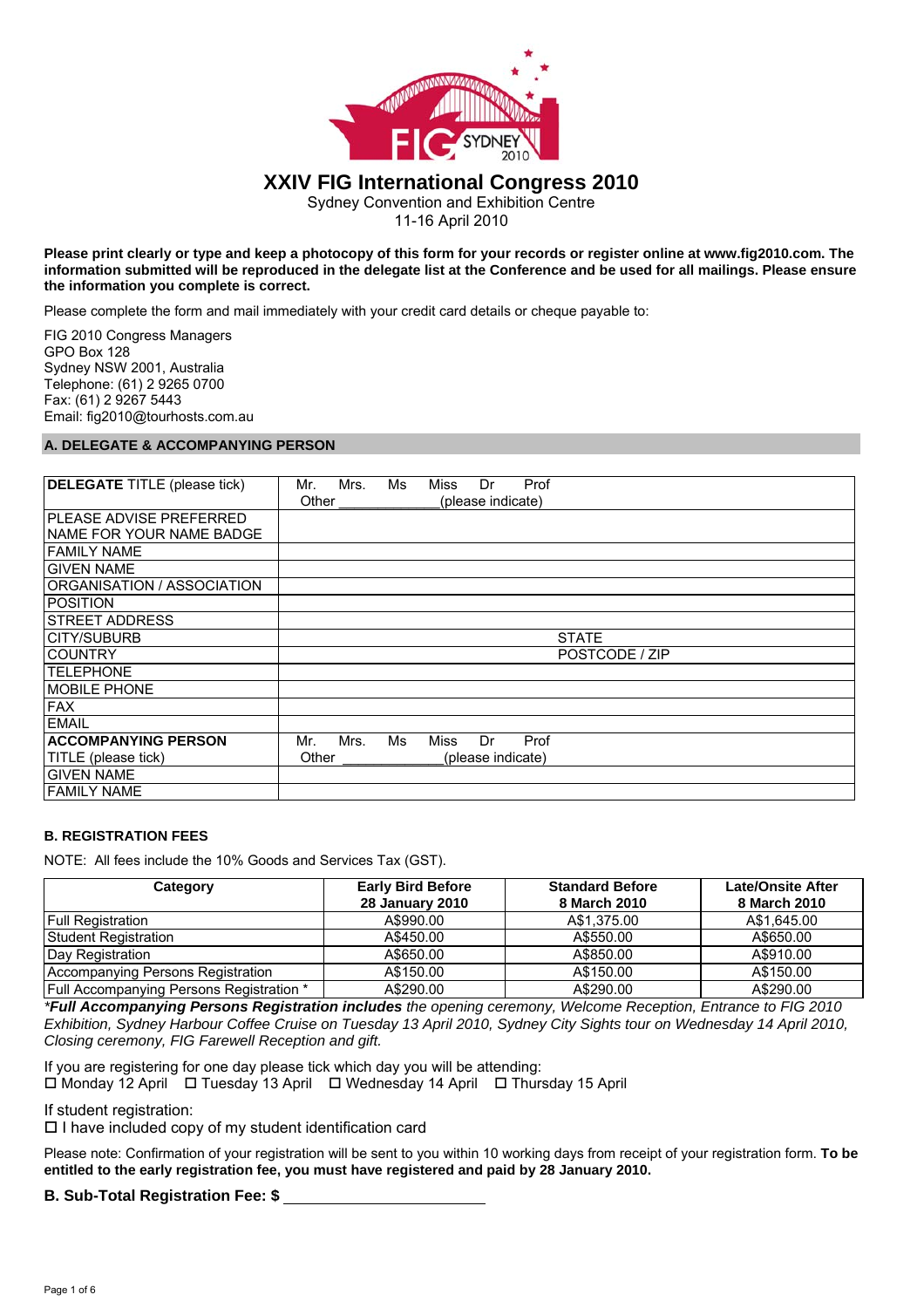# **C. ACCOMMODATION**

- A minimum one night's deposit must be paid or credit card details given at time of booking to guarantee reservation
- Deposit is non-refundable at 08 March 2010
- Bookings made on or after 08 March 2010 must be secured with credit card details.
- Cancellations must be notified in writing to the Congress Managers.

### **Hotel and Deposit Requirements**

| <b>Star</b><br>Rating                                                                                             | <b>Hotel</b>                                          | <b>Room Type</b>                                           | <b>Room Only</b><br>rate per<br>room per<br>night | Room &<br><b>Breakfast rate</b><br>per room per<br>night | <b>Number</b><br>of nights<br>required | <b>Deposit</b> |
|-------------------------------------------------------------------------------------------------------------------|-------------------------------------------------------|------------------------------------------------------------|---------------------------------------------------|----------------------------------------------------------|----------------------------------------|----------------|
|                                                                                                                   |                                                       | <b>Official Congress Hotel</b>                             |                                                   |                                                          |                                        |                |
|                                                                                                                   |                                                       | Standard Room <b>OSingle</b>                               | A\$230.00                                         | A\$255.00                                                |                                        |                |
|                                                                                                                   |                                                       | Standard Room<br><b>ODouble OTwin</b>                      | A\$230.00                                         | A\$280.00                                                |                                        |                |
|                                                                                                                   |                                                       | <b>Premium View Room</b><br>$\square$ Single               | A\$265.00                                         | A\$290.00                                                |                                        |                |
|                                                                                                                   |                                                       | <b>Premium View Room</b><br><b>ODouble OTwin</b>           | A\$265.00                                         | A\$315.00                                                |                                        |                |
| 4.5                                                                                                               | <b>Crowne Plaza Darling</b><br>Harbour                | <b>Executive Club City</b><br>$\square$ Single             | N/A                                               | A\$295.00                                                |                                        |                |
|                                                                                                                   | (Official Congress<br>Hotel)                          | <b>Executive Club City</b><br><b>ODouble OTwin</b>         | N/A                                               | A\$330.00                                                |                                        |                |
|                                                                                                                   |                                                       | <b>Executive Club Premium View</b><br>$\square$ Single     | N/A                                               | A\$330.00                                                |                                        |                |
|                                                                                                                   |                                                       | <b>Executive Club Premium View</b><br><b>ODouble OTwin</b> | N/A                                               | A\$365.00                                                |                                        |                |
|                                                                                                                   |                                                       | King Suite □Single                                         | N/A                                               | A\$360.00                                                |                                        |                |
|                                                                                                                   |                                                       | King Suite <b>ODouble</b>                                  | N/A                                               | A\$385.00                                                |                                        |                |
|                                                                                                                   |                                                       | <b>Other Listed Hotels</b>                                 |                                                   |                                                          |                                        |                |
| <b>Hilton Sydney</b><br>(Rates include Monorail<br>5<br>pass over the main<br>Congress dates 11-16<br>April 2010) | Guest Room <b>OSingle</b>                             | A\$279.00                                                  | A\$299.00                                         |                                                          |                                        |                |
|                                                                                                                   | <b>Guest Room</b><br><b>ODouble OTwin</b>             | A\$279.00                                                  | A\$319.00                                         |                                                          |                                        |                |
|                                                                                                                   | <b>Executive Floor Room</b><br><b>□Single □Double</b> | N/A                                                        | A\$399.00                                         |                                                          |                                        |                |
|                                                                                                                   |                                                       | <b>Pyrmont View Room</b><br>$\square$ Single               | A\$249.00                                         | A\$269.00                                                |                                        |                |
|                                                                                                                   | Novotel Sydney on                                     | <b>Pyrmont View Room</b><br><b>ODouble OTwin</b>           | A\$249.00                                         | A\$289.00                                                |                                        |                |
| 4.5                                                                                                               | Darling Harbour                                       | Harbour View Room<br><b>OSingle</b>                        | A\$279.00                                         | A\$299.00                                                |                                        |                |
|                                                                                                                   |                                                       | Harbour View Room<br><b>ODouble OTwin</b>                  | A\$279.00                                         | A\$319.00                                                |                                        |                |
| 4                                                                                                                 | Four Points by<br>Sheraton, Darling                   | Cityside Room<br><b>□Single □Double □Twin</b>              | A\$240.00                                         | N/A                                                      |                                        |                |
|                                                                                                                   | Harbour                                               | Harbour View<br><b>□Single □Double □Twin</b>               | A\$270.00                                         | N/A                                                      |                                        |                |
|                                                                                                                   | Oaks Goldsbrough                                      | Studio Room □                                              | A\$218.00                                         | N/A                                                      |                                        |                |
| 4.5                                                                                                               | Apartment, Darling<br>Harbour                         | One Bedroom Apartment $\square$                            | A\$238.00                                         | N/A                                                      |                                        |                |
|                                                                                                                   |                                                       | Two Bedroom Apartment <b>D</b>                             | A\$353.00                                         | N/A                                                      |                                        |                |
|                                                                                                                   |                                                       | <b>Pyrmont View Room</b><br>$\square$ Single               | A\$169.00                                         | A\$184.00                                                |                                        |                |
| 3.5                                                                                                               | Hotel Ibis Darling                                    | <b>Pyrmont View Room</b><br><b>ODouble OTwin</b>           | A\$169.00                                         | A\$199.00                                                |                                        |                |
|                                                                                                                   | Harbour                                               | Harbour View Room<br><b>□Single</b>                        | A\$199.00                                         | A\$214.00                                                |                                        |                |
|                                                                                                                   |                                                       | <b>Harbour View Room</b><br><b>□Double □Twin</b>           | A\$199.00                                         | A\$229.00                                                |                                        |                |
|                                                                                                                   | Metro Hotel Sydney<br>Central                         | Superior Room <b>□</b> Single                              | A\$160.00                                         | A\$178.00                                                |                                        |                |
| 3.5                                                                                                               | (Rates include daily<br>Light Rail Pass)              | Superior Room<br><b>□Double □Twin</b>                      | A\$165.00                                         | A\$201.00                                                |                                        |                |
|                                                                                                                   |                                                       | Superior Room <b>O</b> Triple                              | A\$215.00                                         | A\$269.00                                                |                                        |                |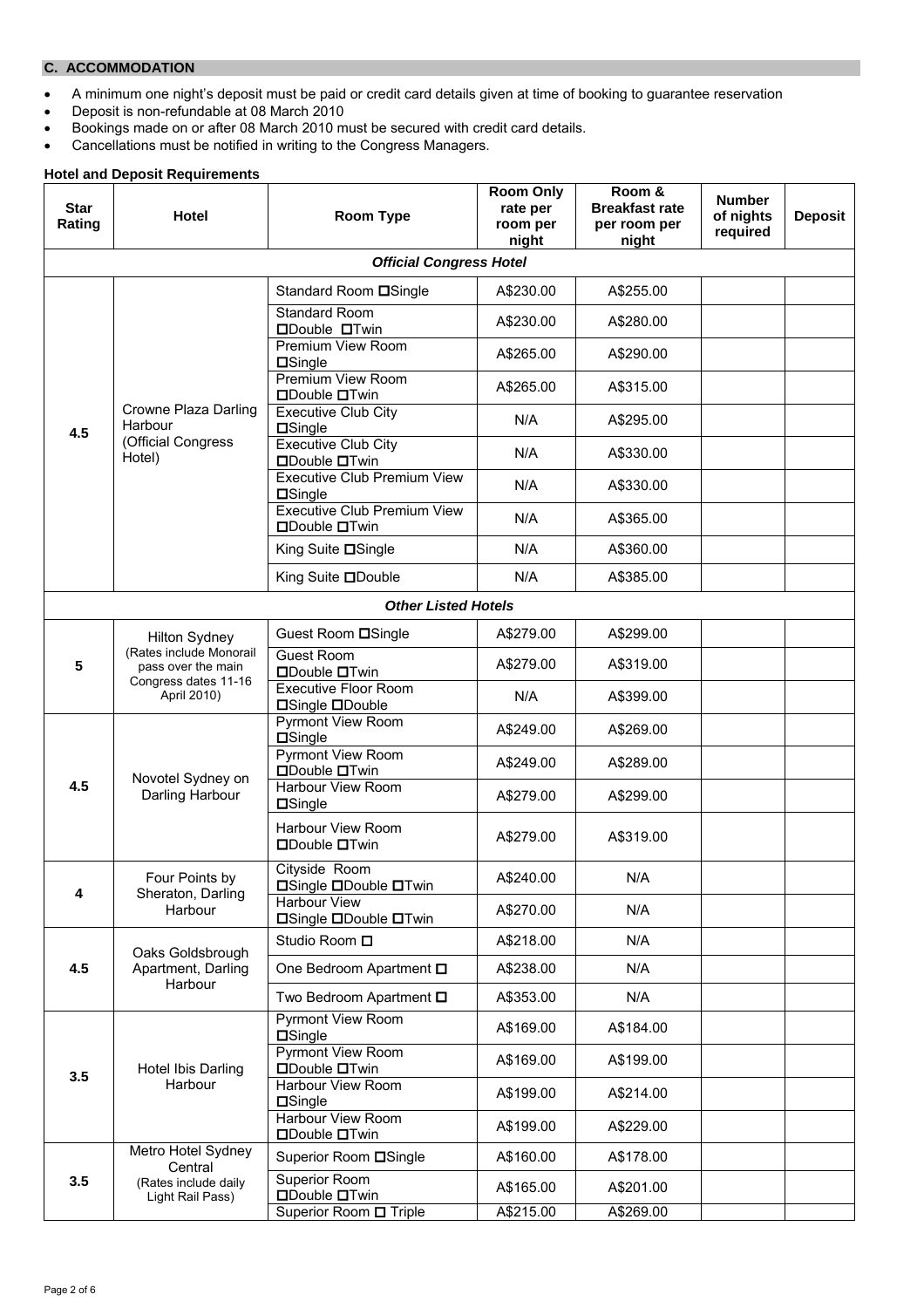|                                                                                                                                                                                                                                                                                                     | Departure/Check out Date _______________________Estimated Time of Departure________________________   |  |  |  |  |  |
|-----------------------------------------------------------------------------------------------------------------------------------------------------------------------------------------------------------------------------------------------------------------------------------------------------|-------------------------------------------------------------------------------------------------------|--|--|--|--|--|
| Please note: Most hotels have a check in time of 3.00pm. If you wish to guarantee check in before 3.00pm you will need to pre-register, that is to<br>book and pay for the previous night.<br>I wish to guarantee early check in by pre-booking and paying for the previous night on Table 10 Table |                                                                                                       |  |  |  |  |  |
| I will be sharing this room with                                                                                                                                                                                                                                                                    | Special Requirements e.g. smoking/ non smoking room/ bedding configurations (subject to availability) |  |  |  |  |  |
| Please indicate below whether you wish to pay for your entire stay:<br>$\Box$ Yes, I wish to pay for my entire stay now<br>$\Box$ No, I only wish to pay the one night's deposit now                                                                                                                |                                                                                                       |  |  |  |  |  |
| <b>Apartment Room Requirements:</b><br>□ One Bedroom Apartment (1 double bed)<br>$\Box$ Two Bedroom Apartment (1 double and 2 single beds)<br>□ Two Bedroom Apartment (2 double beds)                                                                                                               | $\Box$ Studio Room (1 double bed)<br>$\Box$ Studio Room (2 single beds)                               |  |  |  |  |  |
| If your first preference of hotel, as indicated above, is not available, the Congress Managers will secure your accommodation at<br>another hotel. Please indicate your second preference:                                                                                                          |                                                                                                       |  |  |  |  |  |

Second preference

I do not require the Congress managers to book accommodation for me. I have made my own arrangements. I will be staying: Name of Hotel  $\Box$  With friends or family

#### **C. Sub-Total Accommodation: \$ .**

**Important - Please complete this section**

# **D. SOCIAL PROGRAM**

NOTE: All fees include the 10% Goods and Services Tax (GST). The following events are **included** in the Registration Fee for Delegates and Accompanying Persons. If you require **additional** tickets please complete this section:

| Event                                                                                   | Venue            | <b>Cost per</b><br><b>Ticket</b> | <b>Number of Additional</b><br><b>Tickets Required</b> |
|-----------------------------------------------------------------------------------------|------------------|----------------------------------|--------------------------------------------------------|
| Welcome Reception, Sunday 11 April 2010                                                 | Sydney Town Hall | A\$85.00                         |                                                        |
| FIG Farewell Reception, Friday 16 April 2010   Parkside Foyer, Sydney Convention Centre |                  | A\$50.00                         |                                                        |

The following events are **optional** for the Social Program and are **not included** in the Registration Fee for Delegates and Accompanying Persons. If you require tickets for these events please complete this section

| Event                                         | Times                    | <b>Venue</b>                        |           | Cost per Ticket   Number of Tickets<br><b>Required</b> |
|-----------------------------------------------|--------------------------|-------------------------------------|-----------|--------------------------------------------------------|
| FIG Foundation Dinner *, Monday 12 April 2010 |                          | 1900 - 2300hrs Captain Cook Cruises | A\$180.00 |                                                        |
| Home Visits, Wednesday 14 April 2010          | $1900 - 2230$ hrs Sydney |                                     | A\$50.00  |                                                        |
| Gala Dinner, Thursday 15 April 2010           |                          | 1900 - 2300hrs Dockside, Cockle Bay | A\$165.00 |                                                        |

\* The FIG Foundation Dinner ticket price includes a donation to the FIG Foundation.

## **D. Sub-Total Additional / Optional Social Tickets: \$ .**

#### **E. OPTIONAL TOURS PROGRAM**

NOTE: All fees include the 10% Goods and Services Tax (GST).

The following tours are optional and not included in the Registration Fee for Delegates and Accompanying Persons. If you require tickets for these tours please complete this section:

| Name of Tour                 | <b>Date</b>             | <b>Tour Times</b> | Cost per<br>ticket | Number<br>of Tickets<br><b>Required</b> | <b>Total</b><br>Cost |
|------------------------------|-------------------------|-------------------|--------------------|-----------------------------------------|----------------------|
| Hunter Valley Wine Tour      | Tuesday 13 April 2010   | $0730 - 1830$ hrs | A\$165.00          |                                         |                      |
| Hunter Valley Wine Tour      | Saturday 17 April 2010  | $0730 - 1830$ hrs | A\$165.00          |                                         |                      |
| Discover Blue Mountains Tour | Tuesday 13 April 2010   | $0800 - 1800$ hrs | A\$195.00          |                                         |                      |
| Discover Blue Mountains Tour | Saturday 17 April 2010  | $0800 - 1800$ hrs | A\$195.00          |                                         |                      |
| <b>Sydney City Sights</b>    | Sunday 11 April 2010    | $0830 - 1200$ hrs | A\$67.00           |                                         |                      |
| Sydney City Sights           | Wednesday 14 April 2010 | $0830 - 1200$ hrs | A\$67.00           |                                         |                      |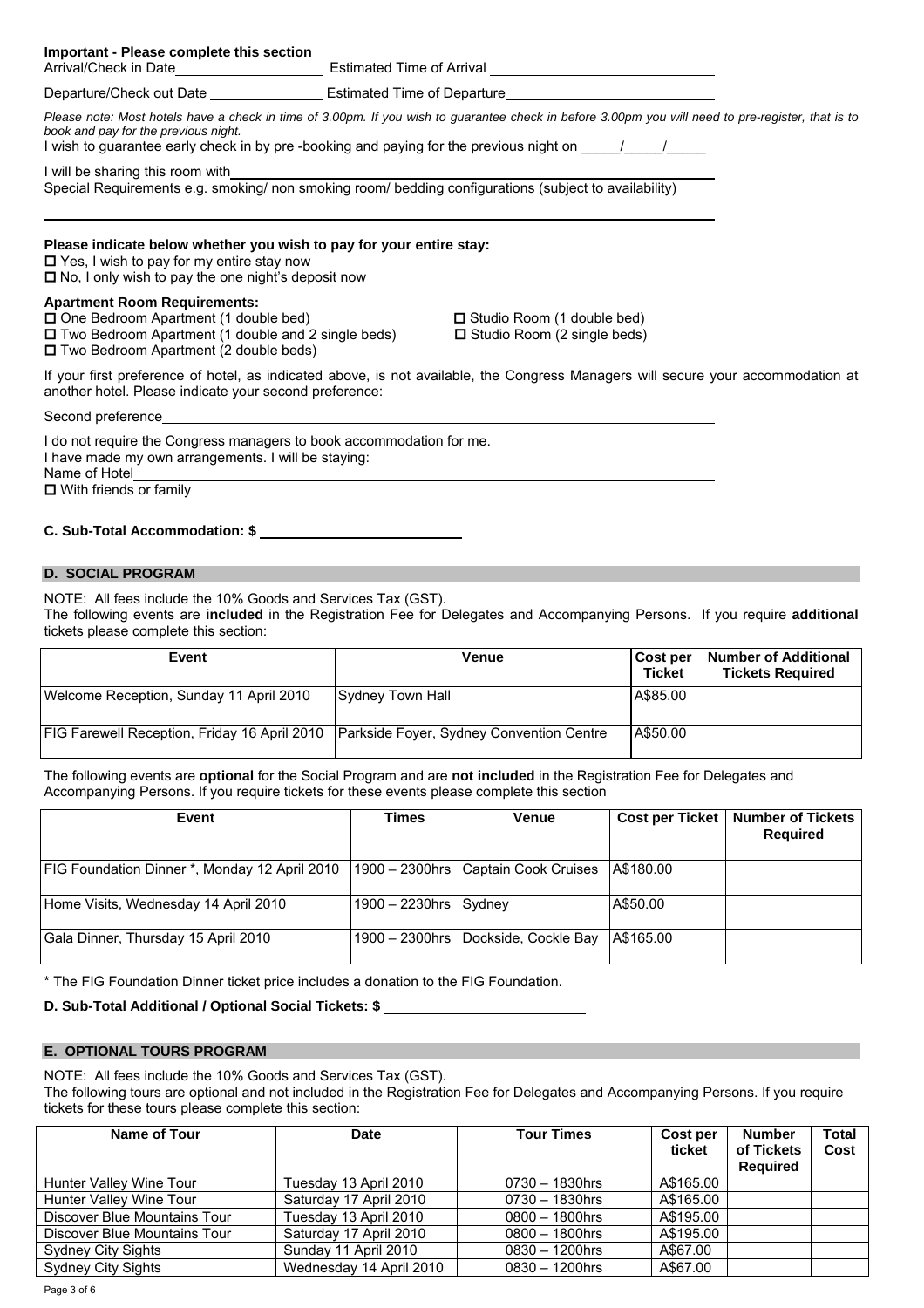| Northern Beaches Tour          | Wednesday 14 April 2010 | 1345 - 1730hrs             | A\$67.00  |  |
|--------------------------------|-------------------------|----------------------------|-----------|--|
| Sydney Harbour Coffee Cruise   | Available any day.      | 1000 or 1415hrs            | A\$52.00  |  |
|                                |                         | Please indicate preferred  |           |  |
|                                |                         | dav:                       |           |  |
| BridgeClimb Day                | Available any day.      | Please indicate preferred  | A\$198.00 |  |
|                                |                         | day:                       |           |  |
| <b>BridgeClimb Twilight</b>    | Available any evening.  | Please indicate preferred  | A\$258.00 |  |
|                                |                         | day:                       |           |  |
| <b>BridgeClimb Night</b>       | Available any night.    | Please indicate preferred  | A\$188.00 |  |
|                                |                         | day:                       |           |  |
| Sydney Opera House Guided Tour | Available any day.      | Tours run every 30 minutes | A\$37.00  |  |
|                                |                         | between 0900 - 1700 hrs.   |           |  |
|                                |                         | Please indicate preferred  |           |  |
|                                |                         | day:                       |           |  |

### **E. Sub-Total Optional Tours Tickets: \$ .**

## **F. OPTIONAL POST TOURS**

NOTE: All fees include the 10% Goods and Services Tax (GST).

The following tours are optional and not included in the Registration Fee for Delegates and Accompanying Persons. If you require tickets for these tours please complete this section:

| Name of Tour        | <b>Date</b>        | <b>Duration</b> | <b>Double Occupancy</b> | <b>Single Occupancy</b> |
|---------------------|--------------------|-----------------|-------------------------|-------------------------|
| Reef and Rainforest | 17 - 20 April 2010 | 4 days/3 nights | A\$1,135.00 per person  | A\$1,690.00 per person  |
| Dramatic Red Centre | 17 – 20 April 2010 | 4 days/3 nights | A\$1,460.00 per person  | A\$2,120.00 per person  |

#### **G. TECHNICAL TOURS**

NOTE: All fees include the 10% Goods and Services Tax (GST).

The following tours are only available for registered Conference delegates and are optional and **not included** in the Registration Fee. If you require tickets for these tours please complete this section below:

| Name of Tour                                          | Date          | Cost per<br>ticket | <b>Maximum</b><br>Capacity | <b>Total Cost</b> |
|-------------------------------------------------------|---------------|--------------------|----------------------------|-------------------|
| Infrastructure and Cadastral surveys                  | 13 April 2010 | A\$44.00           | 25 people                  |                   |
| Spatial Data Management                               | 13 April 2010 | A\$44.00           | 40 people                  |                   |
| E-PLANNING: Applications in Landuse Planning and      | 13 April 2010 | A\$44.00           | 35 people                  |                   |
| Development in NSW                                    |               |                    |                            |                   |
| Land Management                                       | 14 April 2010 | A\$44.00           | 50 people                  |                   |
| <b>Sydney Emergency Operations Centre</b>             | 14 April 2010 | A\$44.00           | 30 people                  |                   |
| Hydrographic Surveying- Sydney Harbour                | 14 April 2010 | A\$44.00           | 25 people                  |                   |
| History of Surveying in Sydney - Walking Tour         | 14 April 2010 | A\$44.00           | 30 people                  |                   |
| Professional Education of Surveyors and "Spatialists" | 15 April 2010 | A\$44.00           | 40 people                  |                   |
| CORS Network: GNSS for Sydney and New South Wales     | 15 April 2010 | A\$44.00           | 25 people                  |                   |
| Valuation                                             | 15 April 2010 | A\$44.00           | 30 people                  |                   |

## **G. Sub-Total Technical Tours Tickets: \$ .**

# **H. YOUNG SURVEYORS BEYOND HORIZONS TOURS**

NOTE: All fees include the 10% Goods and Services Tax (GST). The following tours are optional and not included in the Registration Fee for Delegates and Accompanying Persons. If you require tickets for these tours please complete this section:

| Name of Tour                               | Date               | Cost per ticket                                                             | <b>Minimum</b><br>Capacity | <b>Maximum</b><br>Capacity | Total<br>Cost |
|--------------------------------------------|--------------------|-----------------------------------------------------------------------------|----------------------------|----------------------------|---------------|
| Wine in the Valley                         | $2 - 7$ April 2010 | A\$1090.00                                                                  | 10 people                  | 18 people                  |               |
| Wine in the Valley & Canberra Connection   | 2 - 9 April 2010   | Triple share: A\$1815.00<br>Twin share: A\$1855.00<br>Single:<br>A\$1965.00 | 10 people                  | 18 people                  |               |
| <b>Central Mount Stuart</b>                | $2 - 7$ April 2010 | A\$1840.00                                                                  | 15 people                  | 18 people                  |               |
| Central Mount Stuart & Canberra Connection | 2 - 9 April 2010   | Triple share: A\$2565.00<br>Twin share: A\$2605.00<br>A\$2715.00<br>Single: | 15 people                  | 18 people                  |               |
| Canberra Connection                        | 7 - 9 April 2010   | Triple share: A\$725.00<br>Twin share: A\$765.00<br>A\$875.00<br>Single:    | 42 people                  | 96 people                  |               |

## **I. VOLUNTARY DONATION TO FIG FOUNDATION**

The FIG Foundation has been established for the purpose of raising funds to finance surveying education, development projects and supporting young surveyors, in order to build a sustainable future. For further information please visit www.fig.net/figfoundation/index.htm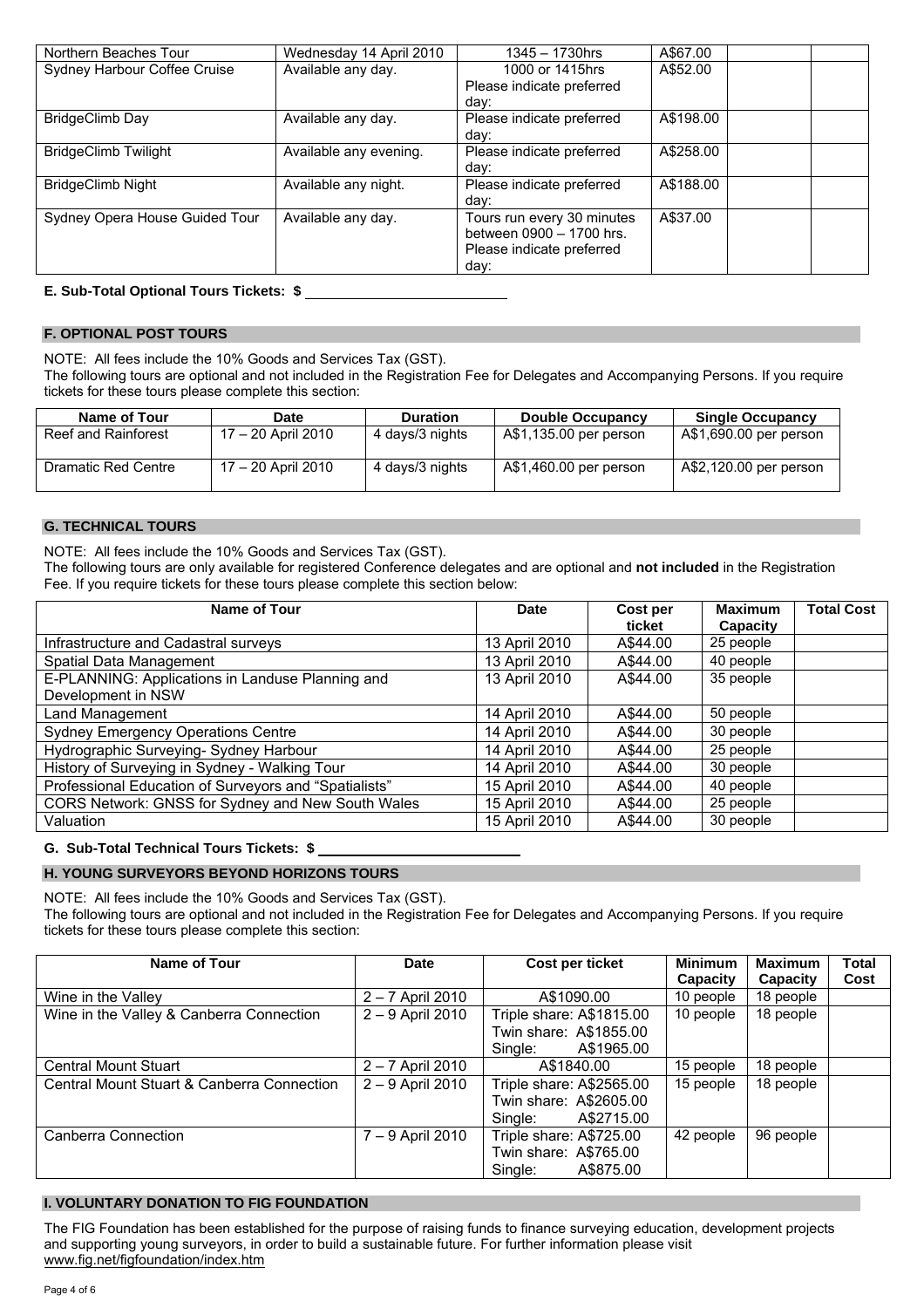A\$75 Donation A\$30 Donation

### **J. CREDIT CARD FEES**

PLEASE NOTE: A 3% surcharge applies for credit card payments. The additional fee will be reflected in the total transaction amount processed.

## **K. SPECIAL NEEDS / DIETARY REQUIREMENTS**

If you have specific dietary requirements, please indicate below. We will endeavour to cater to your needs but this may not be possible in every case. \* Please note that if you have selected Kosher or Halal, you will be provided with a vegetarian meal. Should you require alternative meal arrangements, please contact the Conference Managers.

| Delegate Dietary Requirement: | □ Gluten Free<br>$\Box$ Halal*<br>$\Box$ Kosher*<br>$\square$ No Beef<br>□ No Seafood | $\Box$ Vegetarian<br>$\Box$ Vegan<br>□ Lactose Intolerant<br>$\Box$ Allergy to Nuts<br>$\Box$ Other, please specify |
|-------------------------------|---------------------------------------------------------------------------------------|---------------------------------------------------------------------------------------------------------------------|
| Accompanying Persons          |                                                                                       |                                                                                                                     |
| Dietary Requirement:          | □ Gluten Free<br>$\Box$ Halal*<br>$\Box$ Kosher*<br>$\square$ No Beef<br>□ No Seafood | $\Box$ Vegetarian<br>$\Box$ Vegan<br>□ Lactose Intolerant<br>$\Box$ Allergy to Nuts<br>$\Box$ Other, please specify |

#### **L. PRESENTATION OF PAPER**

 $\square$  I plan to present/have submitted a peer review paper

 $\Box$  I plan to present/have submitted a non peer review paper

#### **M. VISA LETTER (Optional)**

I require a letter of invitation in order to arrange the appropriate visa, to enter Australia. □ Please send me a Visa Letter

#### **N. LETTER OF ATTENDANCE (Optional)**

I require a letter of attendance. Please note this document is to be collected on the last day of the Congress.  $\square$  Please arrange for a letter of attendance for me

#### **O. PRIVACY**

 YES – I consent to receiving information from Tour Hosts Pty Limited or other organisations on related products or services from time to time.

 $\Box$  NO – I do not consent

 YES – Please include my details as given in this form (and any subsequent amendment) in the Delegate List produced for the Congress which will be supplied to organising bodies, sponsors, exhibitors and all delegates attending the Congress. □ NO – Please do not include my details in the Delegate List.

#### **P. FIG ATTENDANCE**

Please indicate whether you are attending the FIG Congress for the first time.

■ Yes, I am attending for the first time

 $\Box$  No, I am not attending for the first time

#### **Q. PAYMENT AND CONDITIONS**

| Section B | <b>Registration Fee</b>                         |                                                      |
|-----------|-------------------------------------------------|------------------------------------------------------|
| Section C | Accommodation                                   |                                                      |
| Section D | Social Program                                  |                                                      |
| Section E | <b>Optional Tours Program</b>                   |                                                      |
| Section F | <b>Optional Post Tours</b>                      |                                                      |
| Section G | <b>Technical Tours</b>                          |                                                      |
| Section H | Young Surveyors Beyond<br><b>Horizons Tours</b> | ــ<br>Φ                                              |
| Section I | <b>FIG Foundation Donation</b>                  |                                                      |
| Section J | <b>Credit Card Processing Fee</b>               | A surcharge of 3% will dependent on credit card type |

#### **TOTAL FEES ENCLOSED: \$ .**

**NOTE: registrations will not be processed or confirmed until payment in full is received.**

I have read and agree to all the conditions i.e. cancellation, refunds and entitlements, outlined on the Congress website.

## **Credit Card**

Please charge the total amount above to the following credit card  $\Box$  MasterCard  $\Box$  Visa Card  $\Box$  AMEX  $\Box$  Diners